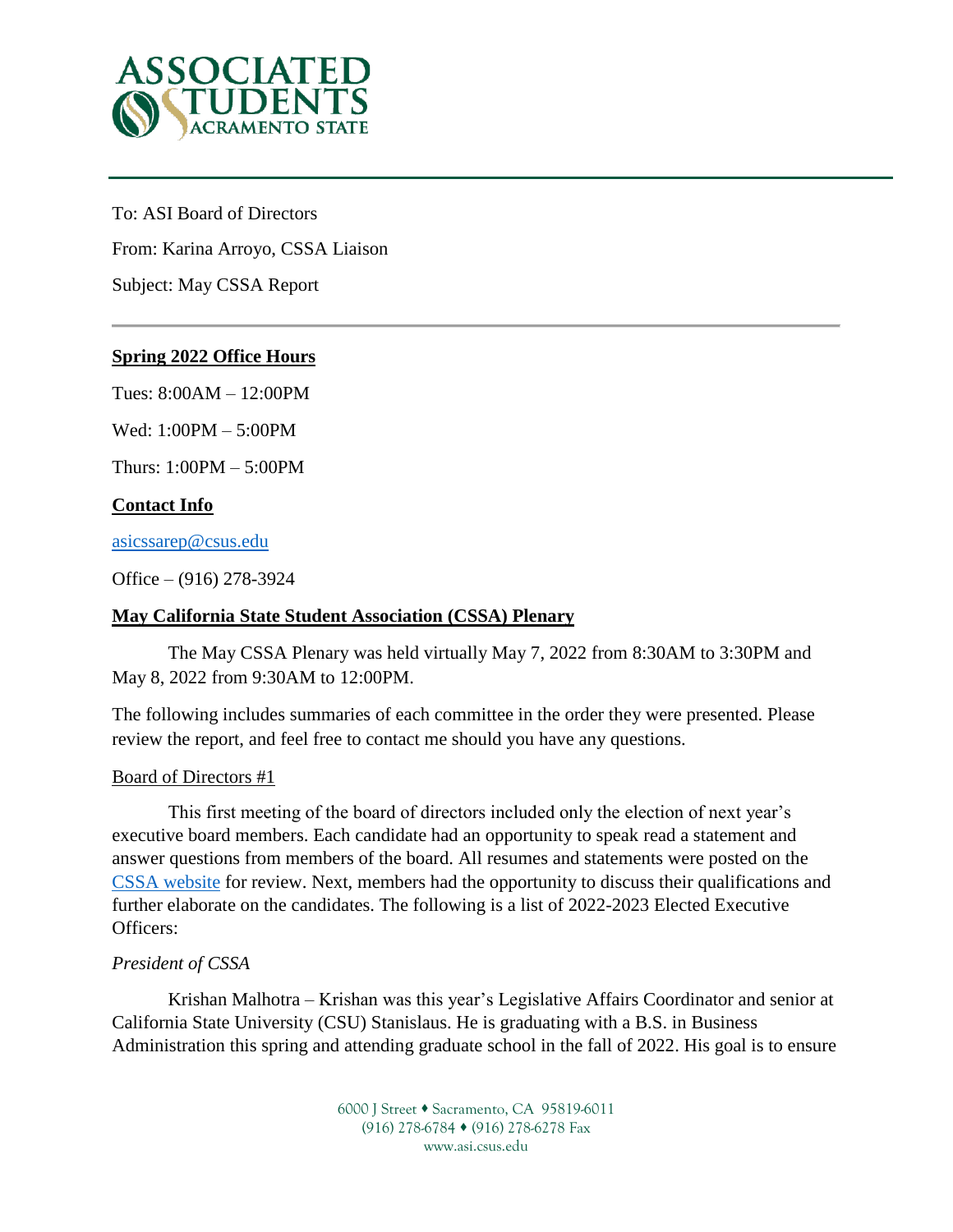

that the transition back to in-person be as smooth as possible and aid in spreading the word about CSSA work.

#### *Chair*

Varenya Gupta – Next year, Varenya will be a junior at Cal Poly San Luis Obispo and working to receive his B.S. in Manufacturing Engineering. As Chair, he hopes to focus on issues of basic needs, debt free college, public safety, and mental health.

### *Vice President of Legislative Affairs*

Trent Murphy – Trent will be a junior next year at CSU Stanislaus working for his B.A. in Political Science. One of his goals is to find additional solutions to create affordable student housing, prioritize Title IX policies and procedures, expand Federal Advocacy, expand access to financial aid resources, and ensure systemwide sustainability efforts.

### *Vice President of Systemwide Affairs*

Dixie Samaniego – Dixie will be a fourth year Political Science major at CSU Fullerton next year. She aims to advocate for safe and inclusive communities by supporting student access to mental health, food, and housing resources.

### *Vice President of Finance*

Jonathan Molina Mancio – Jonathan will be graduating with a B.S. in Business Administration this spring at CSU Dominguez Hills. His focus is on ensuring transparency and promises to advocate for students through financial responsible use of funds.

### Systemwide Affairs Committee

The Systemwide Affairs Committee first heard a presentation regarding the May 2022 Board of Trustee (BOT) Update. One of the main announcements was the proposal of a quantitative reasoning requirement. The proposal states that incoming high school students would need to complete one year of quantitative reasoning beginning 2027 school year. In addition, the BOT made a recommendation to improve salary structure, job framework and equitable pay for staff and employees. Lastly, the upcoming events include: a presentation on a new global equity innovation hub, a new research park at Sac State, and a proposal to revise the master plan for CSU Monterey Bay.

Next, there was an End of Year Recap were members discussed the accomplishments made this year and recommendations for future board members. I addressed the need for improved communication efforts at the systemwide level and for CSSA issues in general. While it is understandable that this virtual setting is more difficult to navigate, some important

> 6000 J Street • Sacramento, CA 95819-6011 (916) 278-6784 (916) 278-6278 Fax www.asi.csus.edu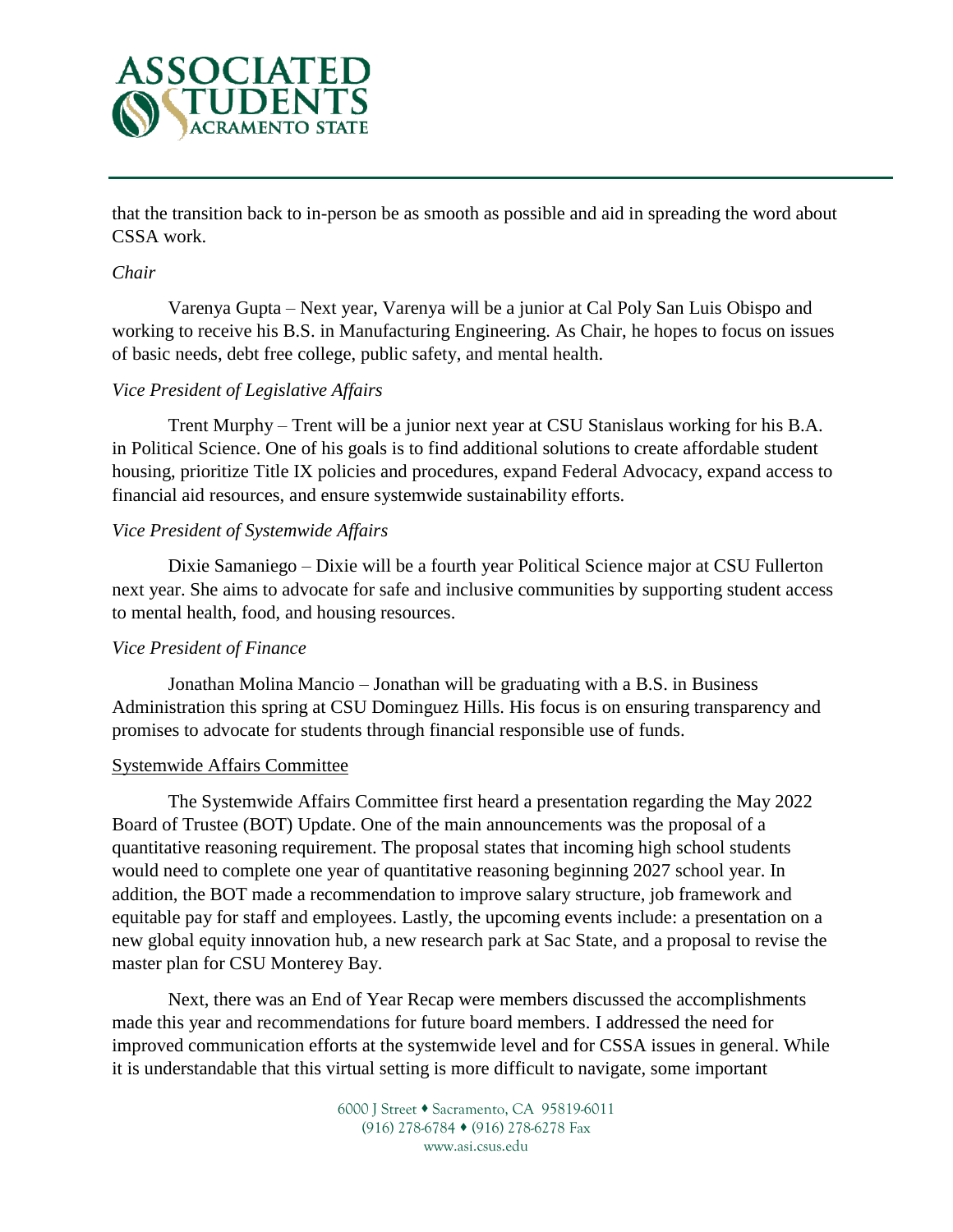

information appears to be a miss for those campuses that lack representation. Sacramento State prioritized these advocacy needs and has the resources to hire staff members, like me, who report on the issues discussed at CSSA. However, other smaller campuses are largely disadvantaged in this area. For this reason, CSSA needs to increase their efforts to communicate and reach all campuses regarding our advocacy efforts.

### Legislative Affairs Committee

At the last Legislative Affairs meeting, we voted on five state bill and one federal bill. The following is a list of all bills, a summary of the discussion and the respective position we took:

### *AB 2881 Public Post-Secondary Education Student and Dependent Children – Support*

This bill would require a priority enrollment system for student with dependents and impose a state-mandated program called the California Special Supplemental Food Program for Women, Infants, and Children to support student with dependents.

# *AB 2810 Student Nutrition: Cal Fresh Student Eligibility: FAFSA – Support*

This bill addresses student food, housing, and other basic needs by requiring CSU and Community College campuses (CCC) to notify students of their eligibility for Cal Fresh benefits. To achieve this, the bill would ensure colleges have thorough communication with state and federal financial aid services as well as databases on student eligibility for a number of programs. For this bill, Sacramento State brought up the concern of ensuring we do not overwhelm the already overburden system with the new students that will have access to the Cal Fresh program.

# *AB 2437 California Pay Our Interns Program – Support*

This bill would create a \$5 million fund to grant stipends to students and recent graduates participating in unpaid Legislative and Executive branch internships. Additionally, it would add 150 relocation assistance stipends to applicants relocating to Sacramento to work at the Capitol.

# *AB 1968 Public Post-Secondary Education: Uniform Informational Guidance for Sexual Assault Survivors – Support*

This bill would require the CSU to develop contents and standards on its campus internet website that guides next steps following a sexual assault incident. While Sacramento State supports this bill, I question how this uniform structure will come to be when all campuses have different resources and amounts of local support available to them. This issue will be brought up to the author's office.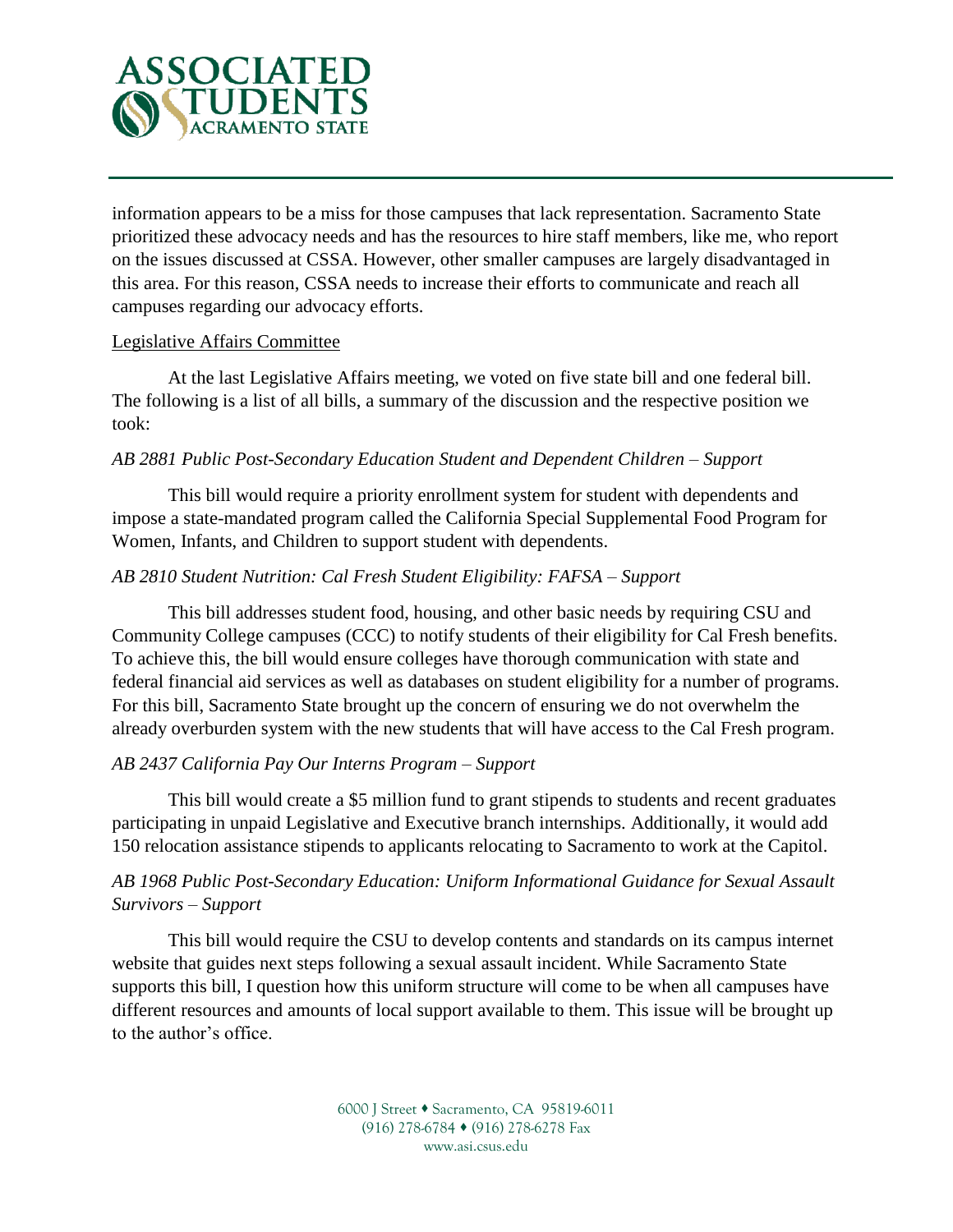

*SB 1141 Public Post-Secondary Education: Exemption from Payment of Nonresident Tuition – Support* 

This bill expands eligibility for the exemption from paying nonresident tuition at postsecondary institutions, regardless of citizenship status. This will be achieved by reducing the number of years required to qualify for the exemption, from three to two, in full-time attendance of California school or community college credits.

# *H.R. Degrees not Debt Act of 2022 – Support*

This federal bill aims to establish state-federal partnerships to provide students the opportunity to attain higher education at in-State public institutions of higher education without debt.

### Finance Committee

The Finance Committee had two information items and one action item: May 2022 Financial Statement, Spring 2022 Student Involvement and Representation Fee (SIRF) and the 2022-2023 Budget Presentation. The May Financial Statement most notably addressed that as of April 29 2022, CSSA has used 49% (\$962,869) of the funds for 2022-2023. Next, the Spring 2022 SIRF presentation displayed all campuses revenue from SIRF and highlighted those campuses who showed a decrease in SIRF funds. Sacramento State had a 3.4% of opt out compared to last year with a 3.3% opt out rate. This resulted in a decrease of \$894 from Sac State alone. This can be due to increase of student opting out of this fee or from a decrease of students enrolled this past year. Lastly, the 2022-2023 Budget Presentation reviewed all revenue and expenditure items for next year. The most significant changes for next year's budget include a 3% salary increase for staff, a \$9,000 increase in Scholarship funds, and no funds allocated for reserves this year. All the money next year will be utilized for the betterment of CSSA advocacy efforts. This action item passed unanimously.

### Board of Directors #2

The second Board of Director's meeting, members took action on 9 items and heard a presentation from President Alferos on the 2022-2023 Review. The 2022-2023 Plenary Calendar, Budget, and Constitution with amendments presented last month was approved unanimously. Additionally, the six bills supported by the Legislative Affairs Committee also passed unanimously. Next, this year's CIVIC Winners were awarded as follows:

1 st Place – CSU Channel Islands and Northridge

2<sup>nd</sup> Place – CSU Sacramento and East Bay

3<sup>rd</sup> Place – CSU Monterey Bay and Bakersfield

6000 J Street • Sacramento, CA 95819-6011 (916) 278-6784 (916) 278-6278 Fax www.asi.csus.edu